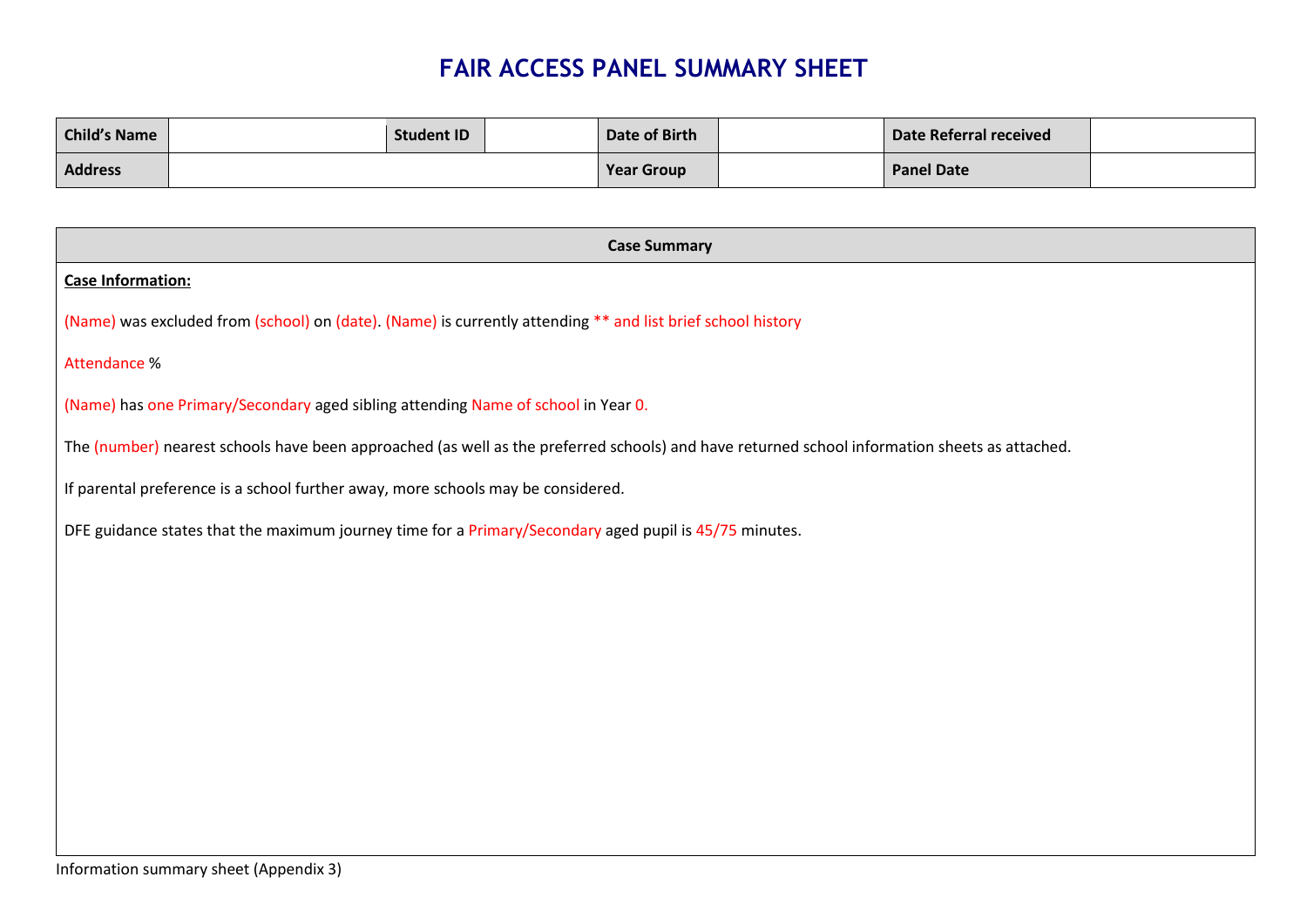| <b>Name of School</b>   | <b>School</b>                                | <b>School</b>                                | <b>School</b>                                |
|-------------------------|----------------------------------------------|----------------------------------------------|----------------------------------------------|
| Ease of access (travel) | Walking Distance: ** miles                   | Walking Distance: ** miles                   | Walking Distance: ** miles                   |
| Closest, entitlement,   |                                              |                                              |                                              |
| bus routes, journey     | ** mins walking                              | ** mins walking                              | ** mins walking                              |
| times.                  | ** mins bus journey                          | ** min journey                               | ** mins bus journey                          |
|                         | Return                                       | Return                                       | Return                                       |
|                         | ** mins walking                              | ** mins walking                              | ** mins walking                              |
|                         | ** mins bus journey                          | ** mins journey                              | ** mins bus journey                          |
|                         |                                              |                                              |                                              |
|                         | A bus pass/no bus pass may be provided       | A bus pass/no bus pass may be provided       | A bus pass/no bus pass may be provided       |
|                         | under the GCC transport policy.              | under the GCC transport policy.              | under the GCC transport policy.              |
|                         |                                              |                                              |                                              |
| <b>Parental /pupil</b>  | $1st$ , $2nd$ , $3rd$ , Not a preference     | $1st$ , $2nd$ , $3rd$ , Not a preference     | $1st$ , $2nd$ , $3rd$ , Not a preference     |
| preference              |                                              |                                              |                                              |
| FAP equity for the last | School have/haven't taken a pupil as part of | School have/haven't taken a pupil as part of | School have/haven't taken a pupil as part of |
| 12 months               | this process this academic year.             | this process this academic year.             | this process this academic year.             |
|                         |                                              |                                              |                                              |
|                         |                                              |                                              |                                              |
| <b>Name of School</b>   | <b>School</b>                                | <b>School</b>                                | <b>School</b>                                |
| Ease of access (travel) | Walking Distance: ** miles                   | Walking Distance: ** miles                   | Walking Distance: ** miles                   |
| Closest, entitlement,   |                                              |                                              |                                              |
| bus routes, journey     | ** mins walking                              | ** mins walking                              | ** mins walking                              |
| times.                  | ** mins bus journey                          | ** mins bus journey                          | ** mins bus journey                          |
|                         | Return                                       | Return                                       | Return                                       |
|                         | ** mins walking                              | ** mins walking                              | ** mins walking                              |
|                         | ** mins bus journey                          | ** mins bus journey                          | ** mins bus journey                          |
|                         |                                              |                                              |                                              |
|                         | A bus pass/no bus pass may be provided       | A bus pass/no bus pass may be provided       | A bus pass/no bus pass may be provided       |
|                         | under the GCC transport policy.              | under the GCC transport policy.              | under the GCC transport policy.              |
|                         |                                              |                                              |                                              |
| <b>Parental /pupil</b>  | $1st$ , $2nd$ , $3rd$ , Not a preference     | $1st$ , $2nd$ , $3rd$ , Not a preference     | $1st$ , $2nd$ , $3rd$ , Not a preference     |
| preference              |                                              |                                              |                                              |
| FAP equity for the last | School have/haven't taken a pupil as part of | School have/haven't taken a pupil as part of | School have/haven't taken a pupil as part of |
| 12 months               | this process this academic year.             | this process this academic year.             | this process this academic year.             |